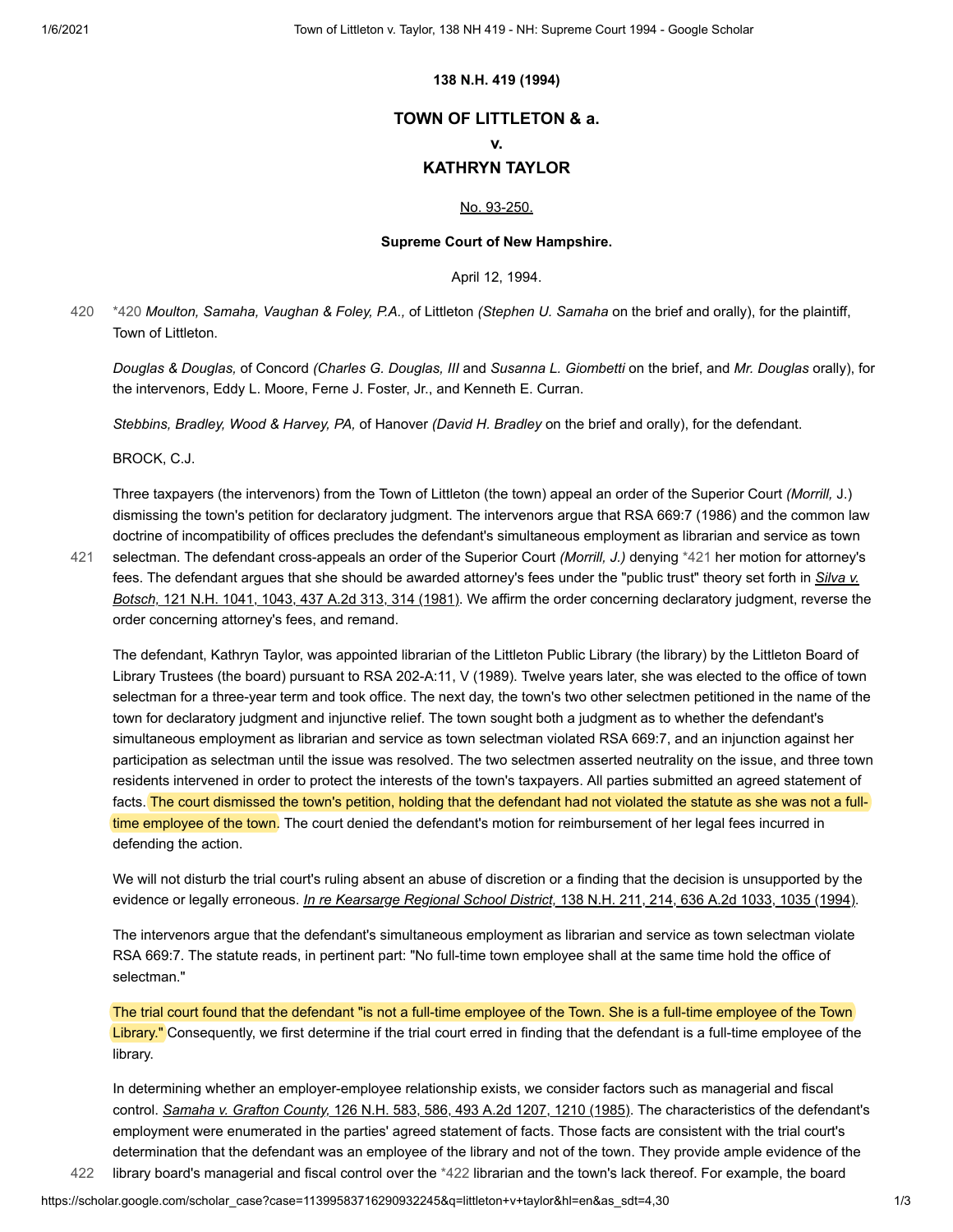1/6/2021 Town of Littleton v. Taylor, 138 NH 419 - NH: Supreme Court 1994 - Google Scholar

appoints the librarian, determines compensation and other terms of employment, and has the exclusive power to discharge or remove the librarian from office. RSA 202-A:11, V, :17 (1989). Neither the town's board of selectmen nor the town manager has any authority to assign duties to, to supervise the work of, or to remove the librarian. In contrast, public employees of the town are appointed and removed by the town manager, who also sets their compensation. RSA 37:6, II (1988); P. LOUGHLIN, 13 NEW HAMPSHIRE PRACTICE, LOCAL GOERNMENT LAW § 383, at 260 (1990). We find no [error in the trial court's conclusion that the defendant is a full-time employee of the library.](https://scholar.google.com/scholar_case?case=16598647000806662449&q=littleton+v+taylor&hl=en&as_sdt=4,30) *See Samaha,* 126 N.H. at 586, 493 A.2d at 1210.

The intervenors argue that the trial court's order is "confusing" and "legally erroneous" because it stated that the defendant was "the full-time public librarian for the Town," but that she "is not a full-time employee of the Town." Any confusion on the intervenors' part stems from their erroneous assumption that employment as librarian of a public library in a town automatically equates to employment by that town. A "public library" is defined as a library "which provides regular and currently useful library service to the public without charge," and which receives regular financial support from public sources, such as a town, or private sources. *See* RSA 202-A:2, I (1989). Further, a "public library" is "every library regularly open to the public, or to some portion of the public, with or without limitations,... whether its ownership is vested in the town, in a corporation, in an organized association, or in individuals." RSA 41:21 (1991).

The intervenors' argument ignores the trial court's specific finding that the library "is a separate and distinct entity" from the town. The Littleton Public Library was established pursuant to a contract between Andrew Carnegie and the town in 1902. Carnegie donated funds to construct the library building in return for the town's pledge to provide continuing financial support. The Littleton Board of Library Trustees is the governing board of the library. RSA 202-A:2, II (1989). The publicly elected board is vested with the entire custody and management of the library and of all the property of the town relating thereto, except trust funds held by the town. RSA 202-A:6 (1989). The board has adopted and maintained bylaws which govern the library. RSA 202-A:11, I (1989).

The library budget is funded by both town taxes and private sources. The board determines how to expend, and has the power to expend, all funds provided to the library. RSA 202-A:11, II-IV (1989). [\\*423](#page-1-0) Most important, the town has no power to discontinue the library. RSA 202-A:18 (1989 & Supp. 1993). We find no error in the trial court's finding that the defendant's employment as librarian of the Littleton Public Library does not equate to employment by the Town of Littleton. *Cf. Jaskola v. City of Manchester,* [134 N.H. 45, 49, 587 A.2d 256, 258 \(1991\).](https://scholar.google.com/scholar_case?case=11790115947648186717&q=littleton+v+taylor&hl=en&as_sdt=4,30) Consequently, the defendant's simultaneous [employment as librarian and service as town selectman do not violate the statute.](https://scholar.google.com/scholar_case?case=2252973635963906288&q=littleton+v+taylor&hl=en&as_sdt=4,30) *See Tappan v. Shaw,* 113 N.H. 353, 354- 55, 306 A.2d 762, 763 (1973). [423](#page-1-0)

<span id="page-1-0"></span>The intervenors also argue that the common law doctrine of incompatibility of offices precludes the defendant from simultaneous employment as librarian and service as town selectman. We disagree. The doctrine bars an individual from holding two offices when one office is subordinate to the other, as the governmental checks and balances are eliminated because an individual is reviewing his or her own work. LOUGHLIN, *supra* § 622, at 420. We have held that membership on a school district's prudential committee (officers of the school district) was incompatible with the position of auditor of that same school district. *Cotton v. Phillips,* [56 N.H. 220, 223 \(1875\)](https://scholar.google.com/scholar_case?about=12325192257006728128&q=littleton+v+taylor&hl=en&as_sdt=4,30). Prudential committee members administered the affairs of the school district, took custody of and disbursed the money apportioned to the district, and made contracts with school teachers. The auditors examined the accounts and vouchers of the prudential committee and reported their findings. The two offices were incompatible as an auditor sat in judgment on the acts of the prudential committee, and could conceal a misappropriation of funds from the district. *Id.*

We have also held that the position of school teacher in a city school district was not incompatible with the office of city councilman, where the school district hired the teacher and determined teacher salaries, and the general management and control of the public schools was vested in the school board and not the city council. *Tappan v. Shaw,* 113 N.H. at 354-55, [306 A.2d at 763. As noted above, the defendant librarian is not subordinate to the town's board of selectmen or the town](https://scholar.google.com/scholar_case?case=2252973635963906288&q=littleton+v+taylor&hl=en&as_sdt=4,30) manager. The library board of trustees appoints the librarian, determines her salary, and is vested with the management and control of the library.

<span id="page-1-1"></span>It is true that the town's board of selectmen fills a vacancy in the office of library trustee by appointment. RSA 202-A:10 (1989); RSA 669:75 (1986). The doctrine of conflict of interest, however, is not equivalent to that of incompatibility of offices.

LOUGHLIN *supra.* The defendant has publicly declared that she would abstain, as selectman, [\\*424](#page-1-1) from voting to fill a vacancy in the library board, should one occur. Such abstention would defuse that possible conflict of interest. Although the city charter does not appear in the text of *Tappan,* selected sections of it are a part of the record in this case. We note that [424](#page-1-1)